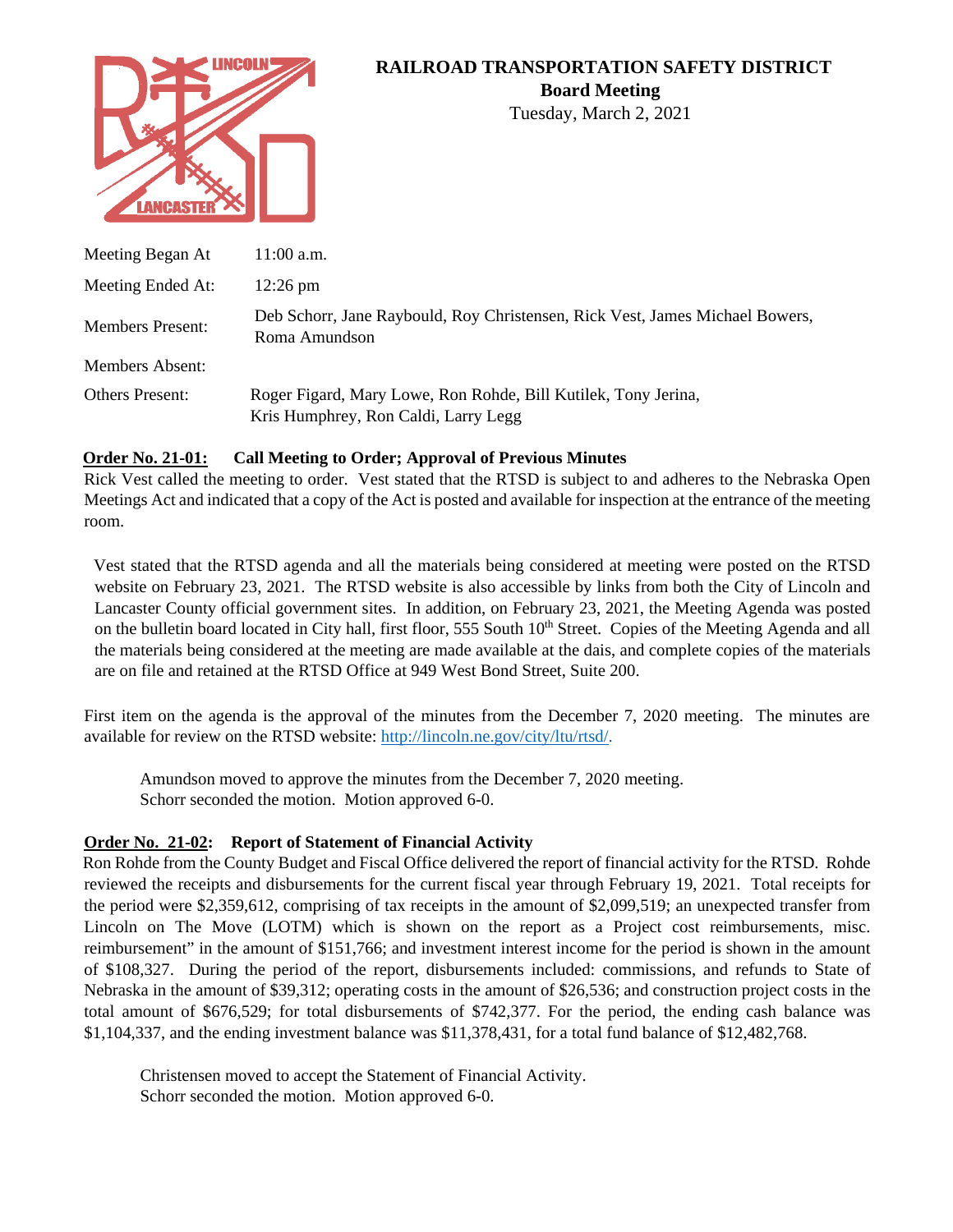#### **Order No. 21-03: Report of Current Budget**

Figard presented the Proposed/Draft Budget that will be submitted for approval at the next regular meeting in June. The RTSD is currently on track with the current budget and there are no issues of concern, at this time. The draft Operating Budget for the next fiscal year includes proposals to increase the superintendent services by \$1,000 and an increase to the accounting and auditing budget by \$100, which matches the proposed HBE contract for the next fiscal year. For the crossing expenditures shown on the Capitol Improvement Budget (CIP) the RTSD has only spent \$47,000, but there are still several commitments to the railroad that will likely need to be addressed. Figard proposes to maintain budget line items for crossing expenditures in the amounts of \$250,000 for crossings located within the City limits and \$50,000 for crossings in the County. To date, the only other CIP expenditure is for the  $33<sup>rd</sup>$  & Cornhusker project in the amount of \$645,552 and Figard expects another \$300,000 to \$400,000 to be spent on that project by the end of the fiscal year, as well as the \$15,000 for the Hickman Quiet Zone re-evaluation. Currently, the Lower Platte South NRD and the RTSD have an Interlocal Agreement for the Salt Creek Underpass in order to cost share in the expenses relating to the undercrossing west of J Street. The NRD would like to continue this agreement and Figard will invite representatives of the NRD to attend the June meeting to address the proposal.

### **Order No. 21- 04: Report of Draft Budget**

Figard presented the 12-year proposed CIP Budget for the Cornhusker Project. The amounts shown on the report are not the actual project costs, but instead represent what the RTSD could be responsible for paying out in the identified fiscal years. The cash flow document shows available funds using the current levy of \$.014717 per one hundred dollars of actual property valuation, and then using a comparison levy of \$.026 per hundred dollars of actual property valuation to show that an increase in the levy and increase in annual cash flow are needed in order to keep the 33<sup>rd</sup> & Cornhusker project on track. In addition, Figard reports that State Legislation is currently being proposed which could further limit taxing entities' authority to increase levies.

At the regular meeting in June, Figard will present a final proposed budget for the Board to consider for approval. Once the budget is finalized and approved, a request will be delivered to the County for a levy that is sufficient to support the approved budget and the CIP. At the September meeting, the Board will reexamine its budget based on the County Board of Commissioners' determination of the RTSD's levy request.

#### **Order No. 21-05: Consideration of Audit Budget Contract**

Figard presented and recommended approval of HBE's proposed contract for annual Auditing and Budget preparation services for FY 2020/2021. Mr. Jerina acknowledged HBE's desire and willingness to serve the RTSD. The proposed contract represents a modest \$100 increase over the current year's expenses.

Amundson moved to approve the Audit and Budget Contract with HBE Christensen seconded the motion. Motion approved 6-0.

## **Order No. 21-06: Consideration of Legal Contract**

Figard presented and recommended approving a Crosby Guenzel Law Firm annual contract for FY 2020/2021. The rates in the proposed contract are the same as the rates for the current contract. Mr Kutilek acknowledged the firm's desire and appreciation to continue to serve as the legal counsel for the RTSD.

Amundson moved to approve the Legal Contract with Crosby Guenzel Law Firm Schorr seconded the motion. Motion approved 6-0.

## **Order No. 21-07: Report of Project and Crossing Updates**

Agenda Item 9.a: Humphrey reported on the 33<sup>rd</sup> & Cornhusker Hwy Project. Work continues with Olsson Associates on preparing plans for anticipated construction to begin in 2026, with a term of construction to take approximately two to three years to complete.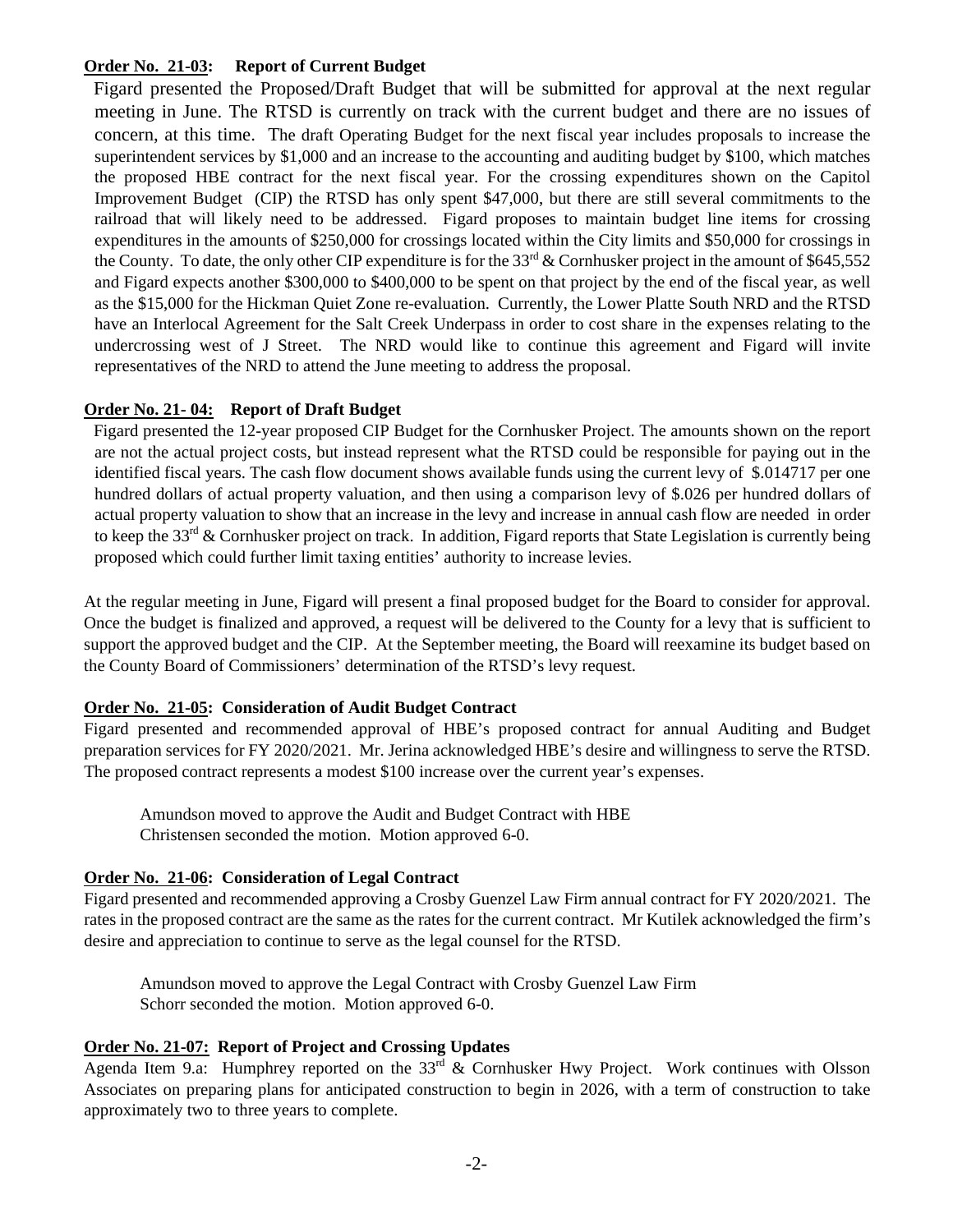Agenda Item 9.b: Pursuant to Board Order 20-28, Figard reported that the Board President and Executive Director previously approved a \$12,000 agreement with the Engineering firm of FHU to perform re-evaluation work for the Hickman Quiet Zone, which work is required every five years. The re-certification work is expected to be completed by mid-March and no action is required by the Board at this time.

Agenda Item 9.c.1: Figard requested approval of an annual Invoice in the amount of \$300.00 to support the public safety activities of Operation Lifesaver.

 Christensen moved to approve Operation Lifesaver Invoice Amundson seconded the motion. Motion approved 6-0

Agenda Item 9.c.2: Figard requested approval of an invoice from the City of Lincoln in the amount of \$681.50 for additional barricading and signage required for the BNSF work of replacing the Pioneers Street at-grade crossing just west of Hwy 2.

 Schorr Moved to approve the City of Lincoln Invoice Raybould seconded the motion. Motion approved 6-0

Agenda Item 9.c.4: Larry Legg, Assistant County Engineer for Lancaster County, presented an Engineering agreement with FHU to review the County crossings and site obstructions at 134<sup>th</sup> Street and 190<sup>th</sup> Street, and to perform a site review of five other crossings, for a total expected cost in the amount of \$12,300. Figard recommended that the RTSD reimburse the County for the Engineering work to be performed under the agreement.

 Schorr moved to approve the Crossing Study in Lancaster County with FHU for \$12,300 Christensen seconded the motion. Motion approved 6-0.

Agenda Item 9.c.3: Figard reviewed a letter received from Izaak Walton listing concerns for safety at 134<sup>th</sup> Street and OPPD railroad crossing. The letter also addressed upcoming events. Figard reported to the Board that he had been working with the City of Lincoln to place Variable Message Signs (VMS) at this crossing in advance of Lancaster County completing its Engineering review of 134<sup>th</sup> Street and requested the RTSD re-imburse the City \$500 per week for four weeks of the sign deployment to date, and Figard also requested that the RTSD Board consider paying the City \$300 per weekend for three weekend deployments of VMS signs for the upcoming Izaak Walton trap shoot meets scheduled for March 13<sup>th</sup>, April 3<sup>rd</sup> and 24<sup>th</sup>.

Christensen moved to accept the placement of VMS at 134<sup>th</sup> Street and pay the associated costs Schorr seconded the motion. Motion approved 6-0.

## **Order No. 21-08: Communications/Correspondence (Placed on File)**

Figard updated the Board on the Hwy 2 train traffic and presented the number of trains and the number of calls, emails or letters that were received. Figard reported that these communications with the public are being tracked and he has responded and will continue to do his best to respond to each communication. Figard noted that a few citizens have reported they do like hearing the train horns.

Figard stated that if the RTSD Board wishes to move forward with a Quite Zone Study from the Calvert Street crossing to the Yankee Hill Road crossing, then he recommends that the study should be conducted at a very 'high' level in order to identify the minimum equipment necessary and the estimated costs to create the Quiet Zone through that corridor. Figard also recommends that the study include a map overlay of the noise contours in order to be able to visibly show the effects of the train horn noise on affective households/businesses. Figard estimates that this work can be performed for less than \$100,000.